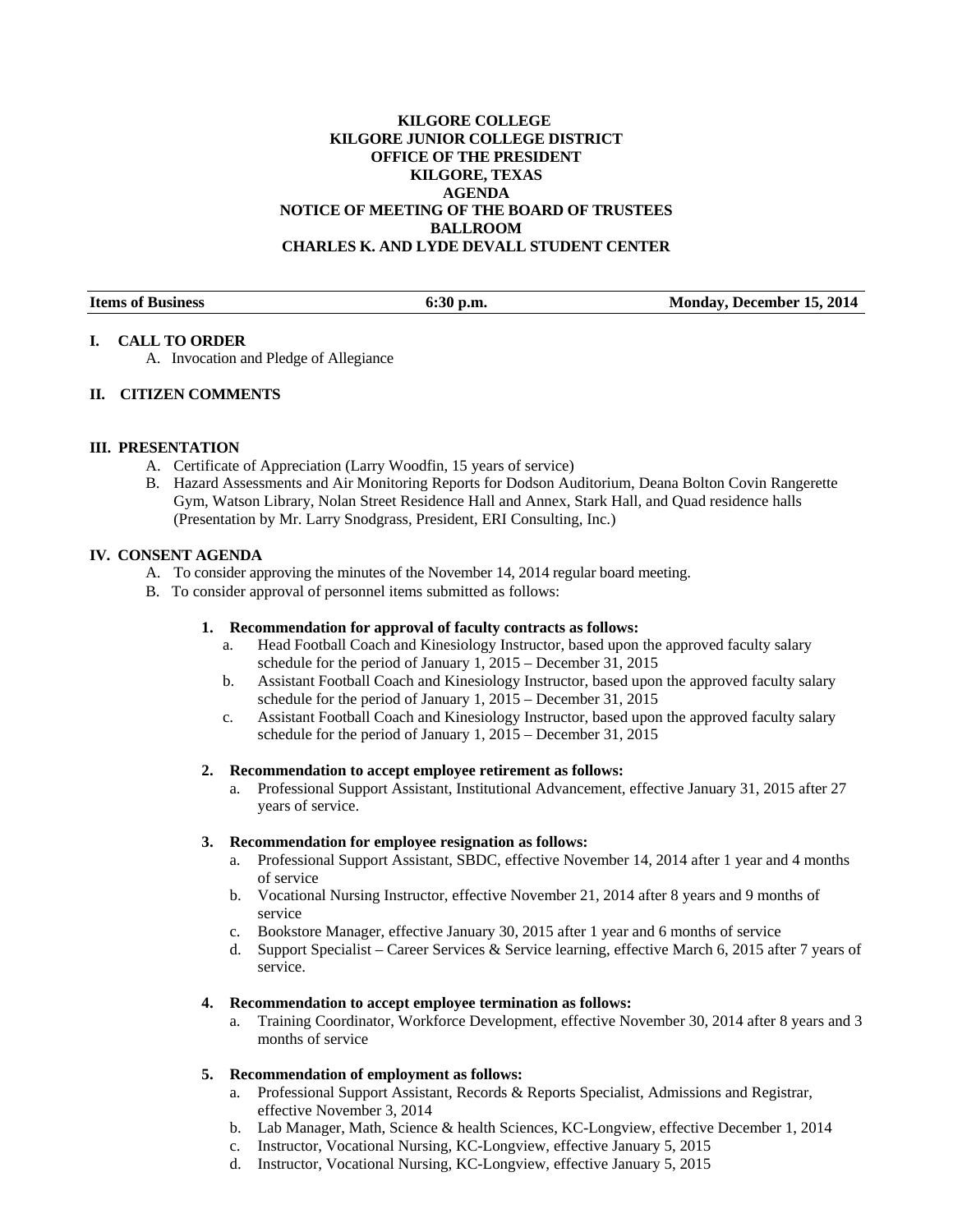- e. Instructor, Vocational Nursing, KC-Longview, effective January 5, 2015
- f. Corrosion Technology Instructor, Business, Technology & Public Services, effective January 5, 2015

## **6. Recommendation to change employment as follows:**

- a. Grant Accountant to Supervisor of Cashiers, Business Office, effective November 16, 2014
- b. SBDC Business Advisor to Senior SBDC Business Advisor, effective December 1, 2014

#### **7. Recommendation to change salary as follows:**

- a. SBDC Business Advisor, effective December 1, 2014 (This change is aligning salary with NTSBDC and is grant funded)
- b. TSF Artistic Associate, effective December 1, 2014 (This change is due because total compensation, salary plus benefits, should not exceed \$35,000. This is grant funded.)
- c. TSF Artistic Associate, effective December 1, 2014 (This change is due because total compensation, salary plus benefits, should not exceed \$35,000. This is grant funded.)

#### **8. Recommendation to approve changes to the Personnel Policies as listed (Policy 2.1.1 Use and Recording)**

#### Kilgore College Policy Manual

#### 2.1.1 Use and Recording

 Leave time may be used for personal illness, illness of close relatives, and bereavement. Sixteen hours of leave for ninemonth employees and 24 hours for all other employees may be used for personal business providing that the employee secures advance approval of his or her immediate supervisor.

Leave time may also be used for first-year care following the birth or adoption of an employee's son or daughter or the placement of a child with the employee for foster care.

Employees shall be charged leave time as used even if a substitute is not employed. Leave time shall not be approved for more workdays than have been accumulated in prior years plus those to be earned during the current year.

Any absence from duty must be reported on the absence from duty form on the first day back to duty following the reported absence. Leave time shall be recorded in one hour increments for faculty and quarter hour increments for administrative, supervisory, and staff.

Any other leaves granted or days of absence shall result in a deduction of the daily rate of pay for each day of absence, unless otherwise provided.

C. To consider payment of legal fees for services rendered.

# **V. ACTION ITEMS**

- A. To consider approval of external audit reports for Fiscal Year 2013 *Exhibit #1* (Presentation by Henry & Peters)
- B. To consider authorizing the President of Kilgore College to execute a lease agreement between Kilgore College and Kilgore Economic Development Corporation (KEDC) regarding the Advanced Technology Center, contingent on the completion of MOU's with other tenant(s) – *Exhibit #2*
- C. To consider authorizing the President of Kilgore College to execute an interlocal cooperation agreement between Kilgore College, Northeast Texas Community and Texarkana College for the formation and administration of the Texas Community College Consortium (TC<sup>3</sup>), pursuant to the Texas Interlocal Cooperation Act, Texas Government Code Chapter 791, in order to provide small- to medium-sized Texas Community Colleges information technology services and support that will:
	- 1. Improve flexibility to embrace changes that will improve student outcomes;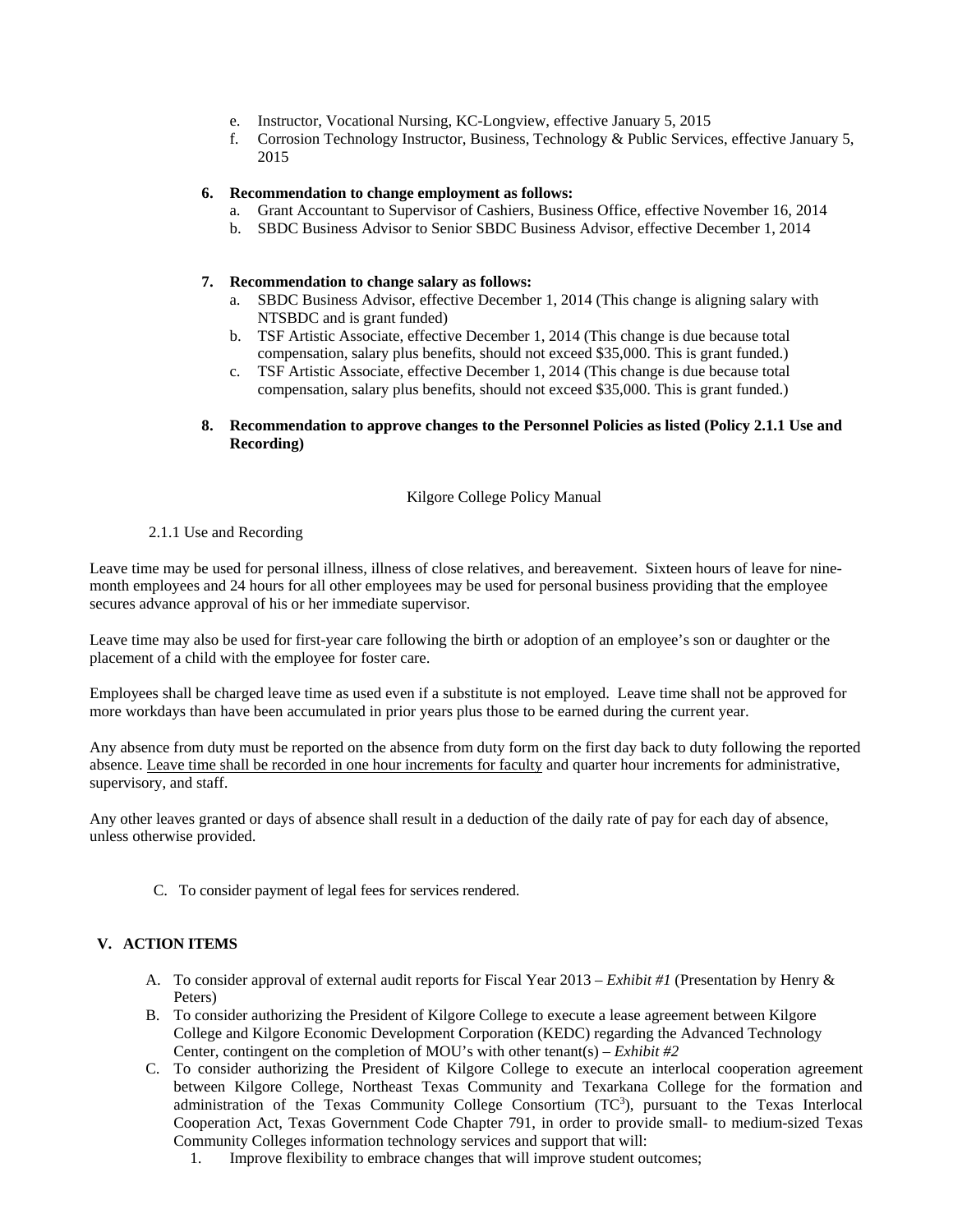- 2. Improve administrative efficiencies that will lower costs; and
- 3. Improve accuracy of institutional data to support operations and student success research, both within each college and by external entities. – *Exhibit #3*
- D. To consider calling the Kilgore Junior College District Trustee general election set for May 9, 2015. *Exhibit #4*
- E. To consider calling the Kilgore Junior College District Trustee special election set for May 9, 2015 *Exhibit #4*
- F. To consider approving the Joint Election Agreement with the City of Overton. *Exhibit #5*
- G. To consider approving the Joint Election Agreement with the City of Gladewater *Exhibit #6*
- H. To consider the recommendation by the college attorney to engage independent counsel reporting to the Board for the purpose of investigating the factual basis of specific allegations by the Coordinator of Physical Plant

#### **VI. EXECUTIVE SESSION**

Adjournment to executive session pursuant to Texas Government Code Sections 551.071 - 551.084, the Open Meetings Act, for the following purposes:

"The Board has adjourned to executive session at \_\_\_\_\_\_\_ p.m. on **December 15, 2014."** 

PERSONNEL: (Government Code 551.074)

LEGAL: (Government Code 551.071)

. For the purpose of a private consultation with the Board's attorney on legal issues and any or all subjects or matters authorized by law.

REAL ESTATE: (Government Code 551.072)

RECONVENING IN OPEN MEETING

 **"The Board has reconvened in open session at \_\_\_\_\_\_\_\_ p.m. on December 15, 2014."** 

IF, DURING THE COURSE OF THE MEETING COVERED BY THIS NOTICE, THE BOARD SHOULD DETERMINE THAT A CLOSED OR EXECUTIVE MEETING OR SESSION OF THE BOARD SHOULD BE HELD OR IS REQUIRED IN RELATION TO ANY ITEM INCLUDED IN THIS NOTICE, THEN SUCH CLOSED OR EXECUTIVE MEETING OR SESSION AS AUTHORIZED BY SECTION 551.001 ET SEQ. OF THE TEXAS GOVERNMENT CODE (THE OPEN MEETINGS ACT) WILL BE HELD BY THE BOARD AT THAT DATE, HOUR AND PLACE GIVEN IN THIS NOTICE OR AS SOON AFTER THE COMMENCEMENT OF THE MEETING COVERED BY THIS NOTICE AS THE BOARD MAY CONVENIENTLY MEET IN SUCH CLOSED OR EXECUTIVE MEETING OR SESSION CONCERNING ANY AND ALL SUBJECTS AND FOR ANY AND ALL PURPOSES PERMITTED BY SECTIONS 551.071-551.084, INCLUSIVE, OF THE OPEN MEETINGS ACT.

Should any final action, final decision, or final vote be required in the opinion of the Board with regard to any matter considered in such closed or executive meeting or session, then such final action, final decision, or final vote shall be at either:

- a. the open meeting covered by this notice upon the reconvening of this public meeting, or
- b. at a subsequent public meeting of the Board upon notice thereof, as the Board shall determine.

## **VII. BOARD COMMITTEE REPORTS**

- A. Investment Committee
- B. Property Committee

# **VIII. BOARD DISCUSSION**

- A. Reducing administrative overhead and any operational expense while enrollment declines (Trustee Griffin)
- B. Environmental Policy re: training, protocols, remediation and the impact to the current budget (Trustee Griffin)
- C. Revisions to the Board of Trustees Procedure Manual (Trustees Walker, Roberson and Pruett)